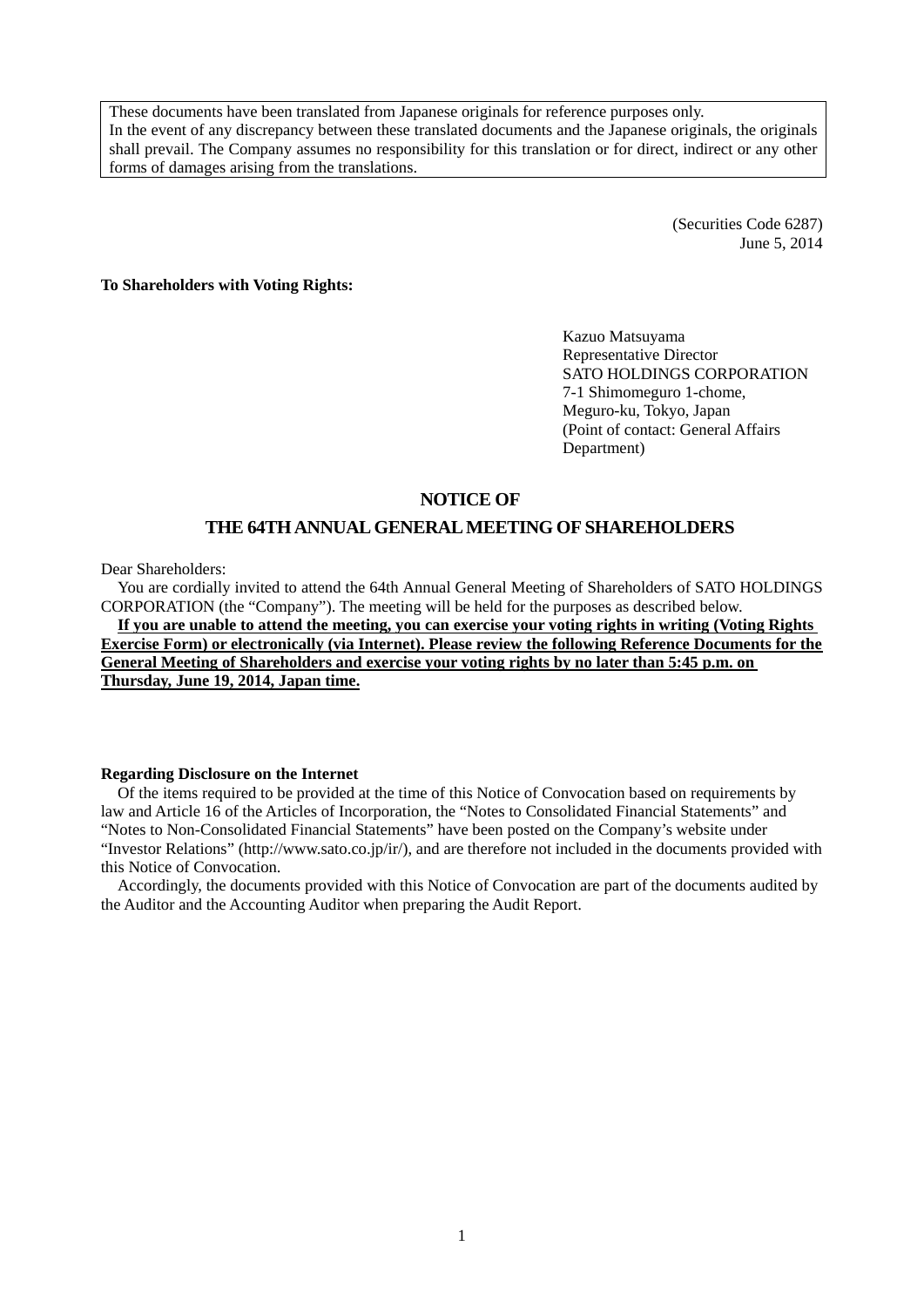| 1. Date and Time: | Friday, June 20, 2014 at $10:00$ a.m., Japan time                                                            |                                                                                                                                                                                                                                                                                                                                                                                  |                                |  |
|-------------------|--------------------------------------------------------------------------------------------------------------|----------------------------------------------------------------------------------------------------------------------------------------------------------------------------------------------------------------------------------------------------------------------------------------------------------------------------------------------------------------------------------|--------------------------------|--|
| 2. Place:         | Tokyo Midtown Hall B, B1 floor, Midtown East, Tokyo Midtown,<br>7-2 Akasaka 9-chome, Minato-ku, Tokyo, Japan |                                                                                                                                                                                                                                                                                                                                                                                  |                                |  |
| 3. Agenda:        | <b>Matters to be</b><br>reported:                                                                            | 1. The Business Report, Consolidated Financial Statements for the<br>Company's 64th Fiscal Year (April 1, 2013 - March 31, 2014) and<br>results of the audits of the Consolidated Financial Statements by<br>the Accounting Auditor and the Board of Auditors<br>2. Non-Consolidated Financial Statements for the Company's 64th<br>Fiscal Year (April 1, 2013 - March 31, 2014) |                                |  |
|                   |                                                                                                              | Proposals to be Proposal No. 1:                                                                                                                                                                                                                                                                                                                                                  | Distribution of Surplus        |  |
|                   | resolved:                                                                                                    | Proposal No. 2:<br>Election of Eleven Directors                                                                                                                                                                                                                                                                                                                                  |                                |  |
|                   |                                                                                                              | Proposal No. 3:<br>Election of One Auditor                                                                                                                                                                                                                                                                                                                                       |                                |  |
|                   |                                                                                                              | Proposal No. 4:                                                                                                                                                                                                                                                                                                                                                                  | Election of Accounting Auditor |  |

- ・ When attending the meeting, please submit the enclosed Voting Rights Exercise Form at the reception desk. We also request that you bring this Notice of the Annual General Meeting of Shareholders with you.
- You may exercise your voting rights by proxy by having another shareholder who holds voting rights attend the General Meeting on your behalf, provided that a document certifying him or her as your proxy is submitted.
- ・ Any updates to the Reference Documents for the General Meeting of Shareholders, Business Report, Non-Consolidated Financial Statements and Consolidated Financial Statements will be posted on the Company's website at the following URL: (http://www.sato.co.jp/ir/stockholder/shareholders/index.html)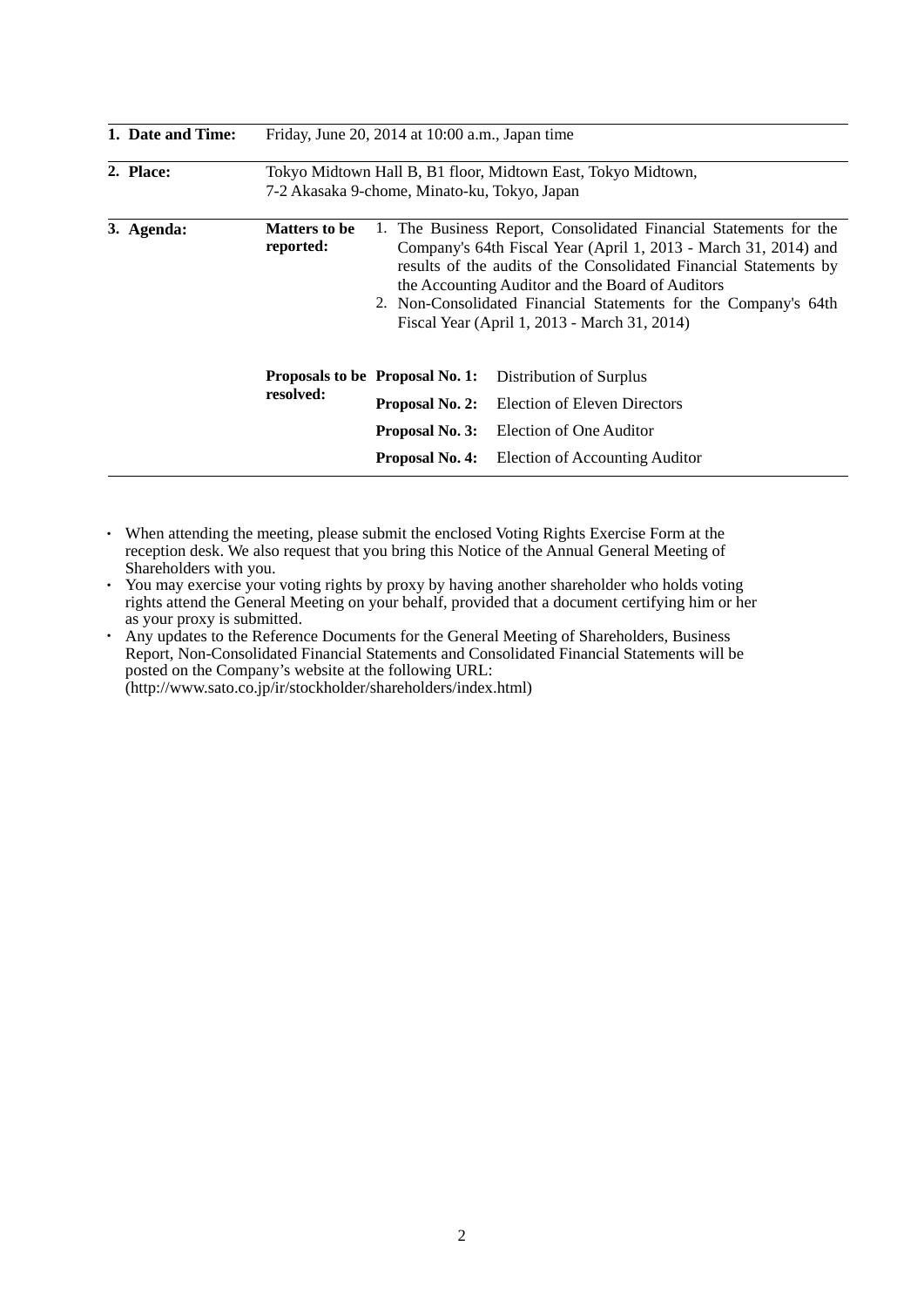# **Reference Documents for the General Meeting of Shareholders**

#### **Proposal No. 1:** Distribution of Surplus

After taking into account the performance of the fiscal year under review and the business environment, and based on the Company's basic policy of distributing stable and continuous dividends and maintaining a stable internal reserve for business expansion, the Company hereby proposes the following as the year-end dividend for the 64th fiscal year:

| Type of dividend assets                                            | Cash                                                  |                                                                       |  |
|--------------------------------------------------------------------|-------------------------------------------------------|-----------------------------------------------------------------------|--|
| Allocation of dividend assets and the<br>total amount of dividends | Allocation of dividend:<br>Total amount of dividends: | 22 yen per share of common stock of<br>the Company<br>704,230,098 yen |  |
| Effective date of distribution of<br>surplus                       | June 23, 2014                                         |                                                                       |  |

Combined with the interim dividend, the total amount of the annual dividends will be 40 yen per share, an increase of 3 yen compared with the previous fiscal year.

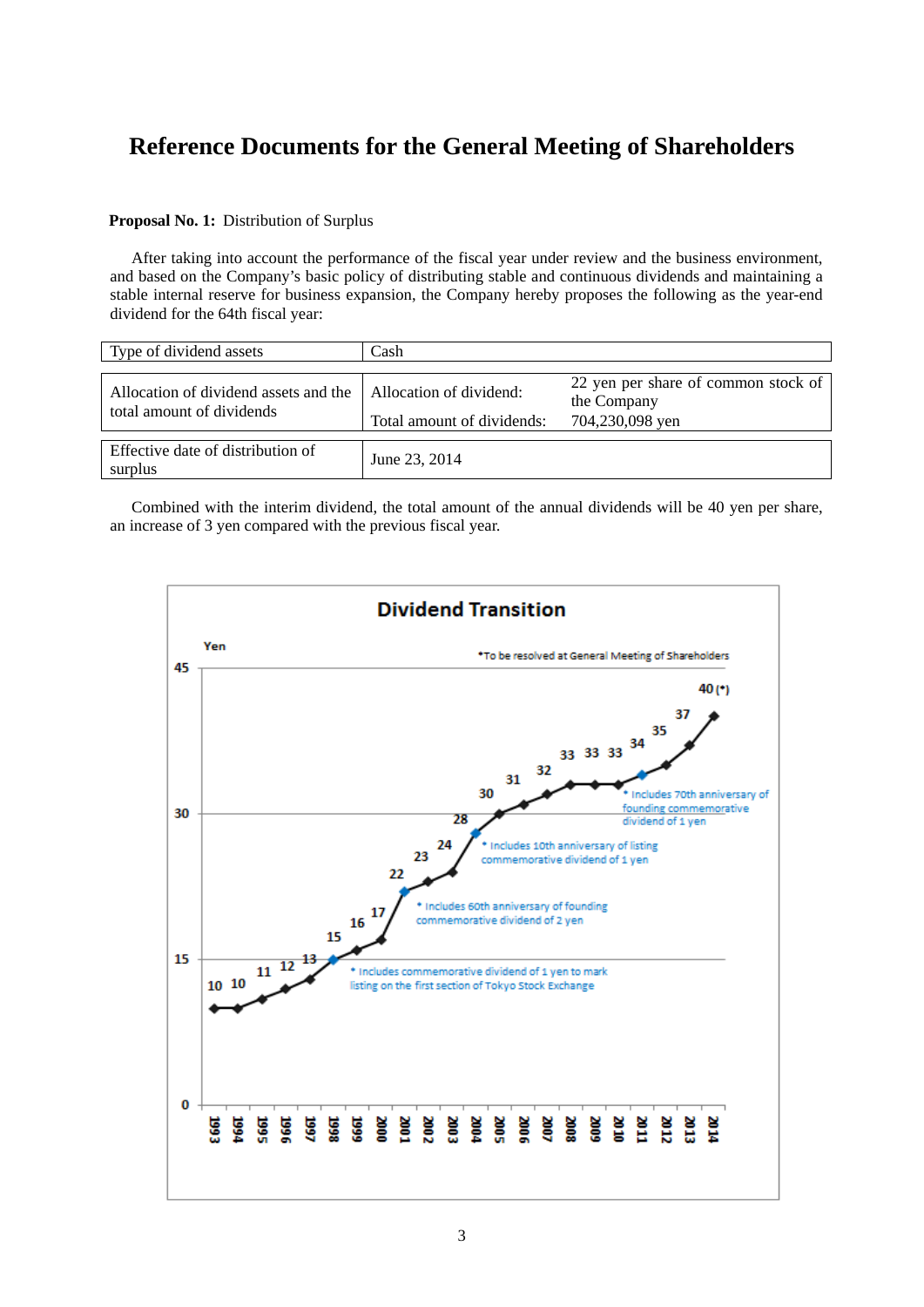#### **Proposal No. 2:** Election of Eleven Directors

The terms of office of all eleven Directors will expire at the conclusion of this year's Annual General Meeting of Shareholders. Accordingly, the Company hereby proposes the election of eleven Directors.

No. Name Name Positions at the Company Directors 1 | Kazuo Matsuyama | Representative Director, President and CEO Reelected 2 | Keisuke Yamada | Director and Vice President Reelected 3 Akihiro Kushida Director, Senior Executive Officer and CFO Reelected 4 Koichi Nishida Director Reelected 5 Ikuo Dobashi Director Reelected 6 Tatsuo Narumi Director Reelected 7 Ken Suzuki Director Reelected Independent Officer Candidate for External Director 8 Yuko Tanaka Director Reelected Independent Officer Candidate for External Director 9 Kiyoko Ishiguro Director Reelected Independent Officer Candidate for External Director 10 Ryoji Ito Director Newly elected Independent Officer Candidate for External Director 11 Mitsuaki Shimaguchi Director Newly elected Independent Officer Candidate for External Director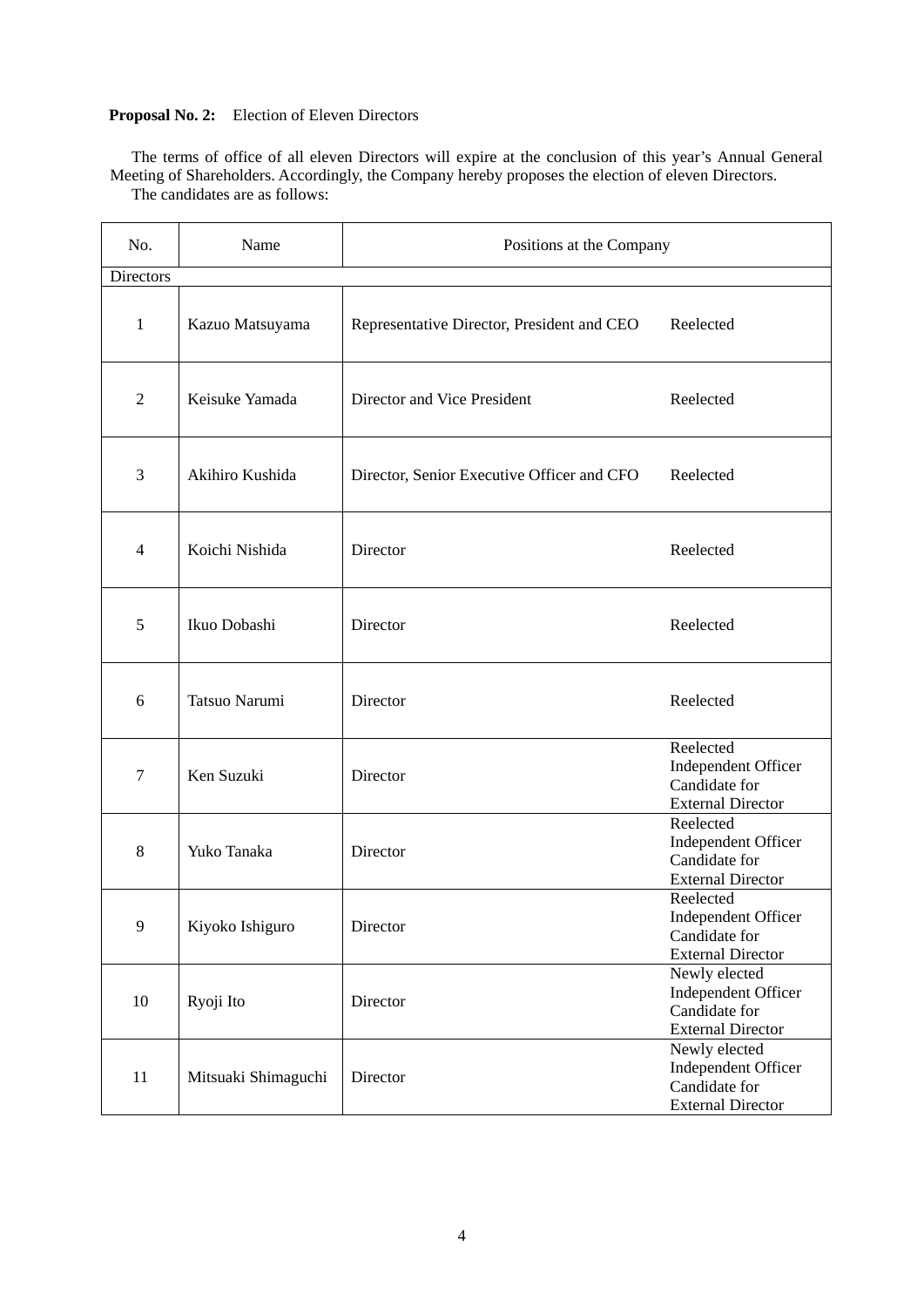|                                                                                                                 | Name              |                                              | Career summaries, positions and responsibilities at the Company                                                     |               |
|-----------------------------------------------------------------------------------------------------------------|-------------------|----------------------------------------------|---------------------------------------------------------------------------------------------------------------------|---------------|
| No.                                                                                                             | (Date of birth)   | (significant concurrent positions)           |                                                                                                                     | shares of the |
|                                                                                                                 |                   |                                              |                                                                                                                     | Company held  |
|                                                                                                                 |                   | <b>June 2001</b>                             | Joined the Company                                                                                                  |               |
|                                                                                                                 |                   |                                              | Senior Manager of Human Resources Dept.,                                                                            |               |
|                                                                                                                 |                   |                                              | Administration Division (Dispatched to SATO                                                                         |               |
|                                                                                                                 |                   |                                              | INTERNATIONAL PTE. LTD.)                                                                                            |               |
|                                                                                                                 |                   | January 2004                                 | Executive Officer; Senior Manager of Sales & Marketing,                                                             |               |
|                                                                                                                 |                   |                                              | SATO INTERNATIONAL PTE. LTD.                                                                                        |               |
|                                                                                                                 |                   | <b>July 2005</b>                             | Senior Executive Officer; General Manager of SATO                                                                   |               |
|                                                                                                                 |                   |                                              | <b>INTERNATIONAL PTE. LTD.</b>                                                                                      |               |
|                                                                                                                 |                   | <b>July 2007</b>                             | Vice President; Managing Director of SATO                                                                           |               |
| 1                                                                                                               | Kazuo Matsuyama   |                                              | <b>INTERNATIONAL PTE. LTD.</b>                                                                                      | 29,135        |
|                                                                                                                 | (August 20, 1960) | June 2009                                    | Director and Vice President; Managing Director of SATO                                                              | shares        |
|                                                                                                                 |                   |                                              | INTERNATIONAL PTE. LTD.                                                                                             |               |
|                                                                                                                 |                   | October 2009                                 | Director, Vice President and General Manager of                                                                     |               |
|                                                                                                                 |                   |                                              | <b>International Business Division</b>                                                                              |               |
|                                                                                                                 |                   | <b>July 2010</b>                             | Director, Executive Vice President, responsible for                                                                 |               |
|                                                                                                                 |                   |                                              | International Business and General Manager of                                                                       |               |
|                                                                                                                 |                   |                                              | <b>International Business Division</b>                                                                              |               |
|                                                                                                                 |                   |                                              | December 2010 Representative Director, Executive Vice President and                                                 |               |
|                                                                                                                 |                   |                                              | COO, responsible for International Business                                                                         |               |
|                                                                                                                 |                   | October 2011                                 | Representative Director, President and CEO (to present)                                                             |               |
|                                                                                                                 |                   | (Message from the candidate to shareholders) |                                                                                                                     |               |
| Fiscal year 2014 is the third year and a symbolic milestone of SATO Group's mid-term objectives and strategies. |                   |                                              |                                                                                                                     |               |
|                                                                                                                 |                   |                                              | As such, it is a year in which we will strive to achieve even greater heights, with targets of sales of 100 billion |               |
|                                                                                                                 |                   |                                              | yen, operating income of 8 billion yen, and ROE (Return on Equity) of over 10%. However, these numerical            |               |
|                                                                                                                 |                   |                                              | targets are merely passing points. Our mission and guiding purpose is the ceaseless pursuit of two particularly     |               |
|                                                                                                                 |                   |                                              | important themes that we must tackle in order to constantly increase enterprise value—globalization and             |               |
|                                                                                                                 |                   |                                              | maximization of customer value. I will not waver from this path as we press forward.                                |               |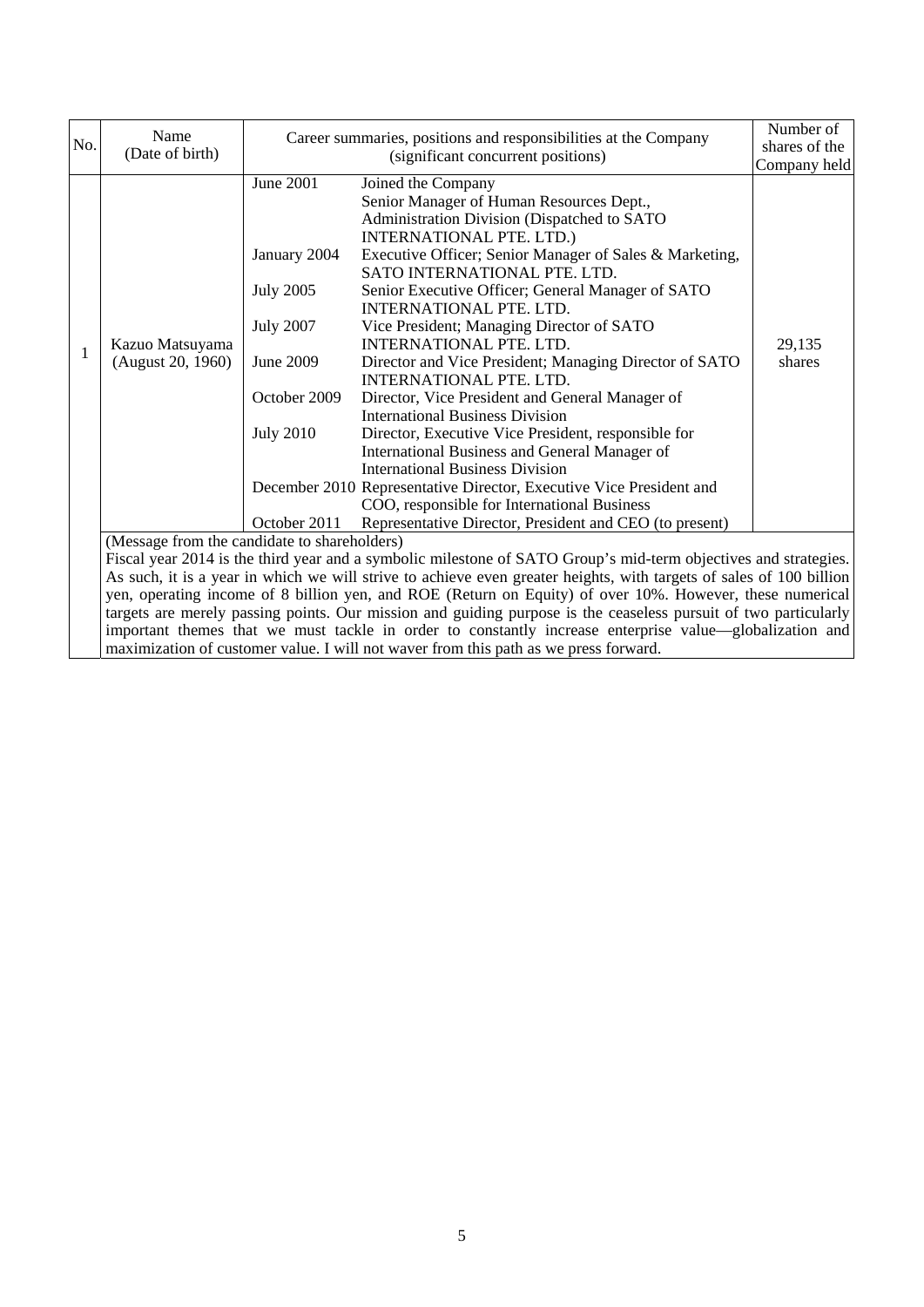| No. | Name                                                                                                       | Career summaries, positions and responsibilities at the Company |                                                                                                                                                                                                                             | Number of<br>shares of the |
|-----|------------------------------------------------------------------------------------------------------------|-----------------------------------------------------------------|-----------------------------------------------------------------------------------------------------------------------------------------------------------------------------------------------------------------------------|----------------------------|
|     | (Date of birth)                                                                                            | (significant concurrent positions)                              |                                                                                                                                                                                                                             | Company held               |
|     |                                                                                                            | April 1984<br>April 2001                                        | Joined the Company<br>Senior Manager of Development and Design Dept., R&D<br>Division                                                                                                                                       |                            |
|     |                                                                                                            | June 2003                                                       | Executive Officer and Senior Manager of Development<br>and Design Dept., R&D Division                                                                                                                                       |                            |
|     |                                                                                                            | October 2005                                                    | Executive Officer, General Manager of R&D Division<br>and Senior Manager of Development and Design Dept.                                                                                                                    |                            |
|     | Keisuke Yamada<br>(January 24, 1965)                                                                       | December 2005                                                   | Senior Executive Officer, General Manager of R&D<br>Division and Senior Manager of Development and<br>Design Dept.                                                                                                          | 12,645<br>shares           |
|     |                                                                                                            | October 2011                                                    | Vice President; Representative Director and President of<br>SATO TECHNO LAB CO., LTD.                                                                                                                                       |                            |
| 2   |                                                                                                            | April 2012                                                      | Vice President; Director and Vice President of SATO<br><b>CORPORATION</b>                                                                                                                                                   |                            |
|     |                                                                                                            | June 2012                                                       | Director and Vice President; Director and Vice President<br>of SATO CORPORATION                                                                                                                                             |                            |
|     |                                                                                                            | April 2013                                                      | Director and Vice President; Representative Director and<br>President of SATO CORPORATION (to present)                                                                                                                      |                            |
|     | (Message from the candidate to shareholders)                                                               |                                                                 | At SATO Group, all employees base their daily work on a deep understanding of the Group's management                                                                                                                        |                            |
|     | philosophy (SATO Values).                                                                                  |                                                                 |                                                                                                                                                                                                                             |                            |
|     |                                                                                                            |                                                                 | In particular, since the previous fiscal year, the Group has promoted a focus on thinking about customer value in                                                                                                           |                            |
|     |                                                                                                            |                                                                 | all matters, and this has become deeply rooted in the actions of all employees.                                                                                                                                             |                            |
|     |                                                                                                            |                                                                 | I believe that these efforts will certainly lead to SATO Group's growth and increase in enterprise value.                                                                                                                   |                            |
|     |                                                                                                            |                                                                 | I will work to create an unconstrained working environment where all employees can work with full energy,<br>while seeking to maximize customer value and increase enterprise value with the spirit of Ceaseless Creativity |                            |
|     | always in mind.                                                                                            |                                                                 |                                                                                                                                                                                                                             |                            |
|     |                                                                                                            | April 1986                                                      | Joined the Company                                                                                                                                                                                                          |                            |
|     |                                                                                                            | April 2000                                                      | Senior Manager of Accounting Dept., Administration                                                                                                                                                                          |                            |
|     |                                                                                                            |                                                                 | Division                                                                                                                                                                                                                    |                            |
|     |                                                                                                            | April 2002                                                      | General Manager of SATO INTERNATIONAL PTE.<br>LTD.                                                                                                                                                                          |                            |
|     |                                                                                                            | June 2003                                                       | Executive Officer; General Manager of SATO<br>INTERNATIONAL PTE. LTD.                                                                                                                                                       |                            |
|     |                                                                                                            | <b>July 2008</b>                                                | Executive Officer and Senior Manager of Accounting                                                                                                                                                                          |                            |
|     | Akihiro Kushida                                                                                            | <b>July 2009</b>                                                | Dept., Corporate Planning and Administration Division                                                                                                                                                                       | 17,572                     |
|     | (November 18, 1964)                                                                                        |                                                                 | Executive Officer, Deputy General Manager of<br>Corporate Planning and Administration Division and                                                                                                                          | shares                     |
|     |                                                                                                            |                                                                 | Senior Manager of Accounting Dept.                                                                                                                                                                                          |                            |
|     |                                                                                                            | <b>July 2010</b>                                                | Executive Officer, General Manager of Corporate                                                                                                                                                                             |                            |
| 3   |                                                                                                            |                                                                 | Planning and Administration Division and Senior                                                                                                                                                                             |                            |
|     |                                                                                                            |                                                                 | Manager of Accounting Dept.                                                                                                                                                                                                 |                            |
|     |                                                                                                            | March 2011                                                      | Senior Executive Officer and General Manager of                                                                                                                                                                             |                            |
|     |                                                                                                            |                                                                 | Corporate Planning and Administration Division                                                                                                                                                                              |                            |
|     |                                                                                                            | April 2012<br>June 2012                                         | Senior Executive Officer and CFO<br>Director, Senior Executive Officer and CFO (to present)                                                                                                                                 |                            |
|     | (Message from the candidate to shareholders)                                                               |                                                                 |                                                                                                                                                                                                                             |                            |
|     |                                                                                                            |                                                                 | SATO Group has established mid-term objectives and strategies starting from fiscal year 2012. In the subsequent                                                                                                             |                            |
|     |                                                                                                            |                                                                 | fiscal year 2013, the Group posted record high sales and profit. In addition to achieving the final-year targets of                                                                                                         |                            |
|     |                                                                                                            |                                                                 | the mid-term objectives and strategies this year, we will formulate policies aimed at the next stage of growth at                                                                                                           |                            |
|     |                                                                                                            |                                                                 | the same time. I will continue to focus on increasing enterprise value by enhancing labor productivity and                                                                                                                  |                            |
|     | profitability. I will also promote efforts to foster understanding of SATO Group by maintaining management |                                                                 |                                                                                                                                                                                                                             |                            |

transparency and continuing active IR activities through timely disclosure of business developments and results.

 $\begin{array}{c} \hline \end{array}$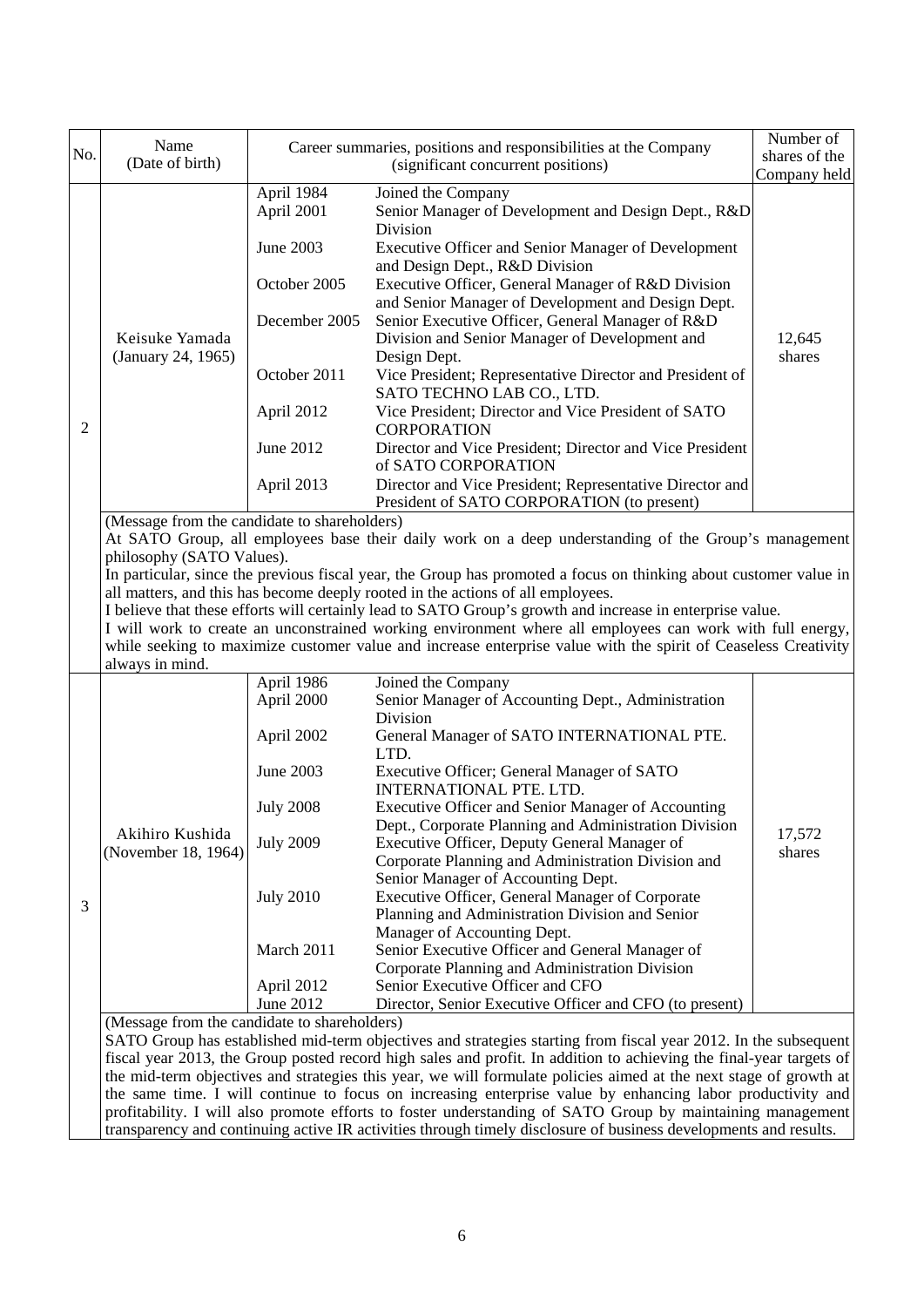| No. | Name<br>(Date of birth)                                                                                                                                                                                                                                                                                                                                                                                                                                                                                                                                                                                                                                                                                                    | Career summaries, positions and responsibilities at the Company<br>(significant concurrent positions)                                                                                |                                                                                                                                                                                                                                                                                                                                                                                                                                                                                                                                                                                                                                                                                                                                                                                                                                                                                                                                                                                                                                                                                                                                                                                                                                                         | Number of<br>shares of the<br>Company held |  |
|-----|----------------------------------------------------------------------------------------------------------------------------------------------------------------------------------------------------------------------------------------------------------------------------------------------------------------------------------------------------------------------------------------------------------------------------------------------------------------------------------------------------------------------------------------------------------------------------------------------------------------------------------------------------------------------------------------------------------------------------|--------------------------------------------------------------------------------------------------------------------------------------------------------------------------------------|---------------------------------------------------------------------------------------------------------------------------------------------------------------------------------------------------------------------------------------------------------------------------------------------------------------------------------------------------------------------------------------------------------------------------------------------------------------------------------------------------------------------------------------------------------------------------------------------------------------------------------------------------------------------------------------------------------------------------------------------------------------------------------------------------------------------------------------------------------------------------------------------------------------------------------------------------------------------------------------------------------------------------------------------------------------------------------------------------------------------------------------------------------------------------------------------------------------------------------------------------------|--------------------------------------------|--|
| 4   | Koichi Nishida<br>(December 10, 1958)                                                                                                                                                                                                                                                                                                                                                                                                                                                                                                                                                                                                                                                                                      | March 1981<br>February 1998<br>April 1999<br><b>June 2001</b><br>June 2002<br>June 2003<br>June 2005<br>April 2006<br>June 2007<br>October 2011<br>June 2012                         | Joined the Company<br>Senior Manager of System Service Dept., CS Division<br>General Manager of CS Division<br>Director and General Manager of CS Division<br>Director, responsible for Production in Malaysia<br>Director and Senior Executive Officer, responsible for<br>Production in Malaysia<br>Director and Vice President, responsible for Overseas<br>Production<br>Director and Vice President, responsible for Overseas<br>Production and Purchase<br>Representative Director, President and CEO<br>Representative Director and Chairman                                                                                                                                                                                                                                                                                                                                                                                                                                                                                                                                                                                                                                                                                                     | 37,642<br>shares                           |  |
|     | Director (to present)<br>(Message from the candidate to shareholders)<br>In 2014, SATO Group seeks to be a value-creating company that is useful to society. In line with this aim, I am<br>chiefly responsible for intellectual creation activities which will lead to improved enterprise value and<br>competitiveness.<br>While promoting measures aimed at development and sustained creation of enterprise value, SATO Group will<br>continuously pursue the spirit of Ceaseless Creativity, striving to share the returns from our business with our<br>four stakeholders: shareholders, employees, society and the Company, based on our commitment to customer<br>satisfaction and contributing to global society. |                                                                                                                                                                                      |                                                                                                                                                                                                                                                                                                                                                                                                                                                                                                                                                                                                                                                                                                                                                                                                                                                                                                                                                                                                                                                                                                                                                                                                                                                         |                                            |  |
| 5   | Ikuo Dobashi<br>(September 21, 1955)<br>(Message from the candidate to shareholders)                                                                                                                                                                                                                                                                                                                                                                                                                                                                                                                                                                                                                                       | October 1980<br>April 1999<br>June 2002<br>June 2003<br>June 2005<br>June 2007<br>October 2007<br>June 2011<br>October 2011<br>April 2012<br>June 2012<br>October 2013<br>April 2014 | Joined the Company<br>Senior Manager of Printer Sales Promotion Dept., Sales<br>Division<br>General Manager of CS Division<br>Senior Executive Officer and General Manager of Sales<br>Division<br>Director, Vice President and General Manager of Sales<br>Division<br>Representative Director, Executive Vice President, COO<br>(responsible for Domestic Business), and General<br>Manager of Sales Division<br>Representative Director, Executive Vice President and<br>COO<br>Director and Chairman<br>Director and Vice Chairman<br>Director and Vice Chairman, responsible for Europe<br><b>Business</b><br>Director, responsible for Europe Business; Director and<br>Chairman of SATO CORPORATION<br>Director, responsible for Europe Business<br>Director (to present)<br>SATO Group promotes globalization and strives to make its businesses globally competitive. In addition to<br>delivering precision, labor and resource savings, and peace of mind through the use of our Auto-ID technology,<br>we will also make efforts to increase customer value in terms of environmental protection in order to contribute<br>towards the development of a sustainable society. We will also work to establish our profit base by building the | 26,199<br>shares                           |  |

SATO corporate brand worldwide.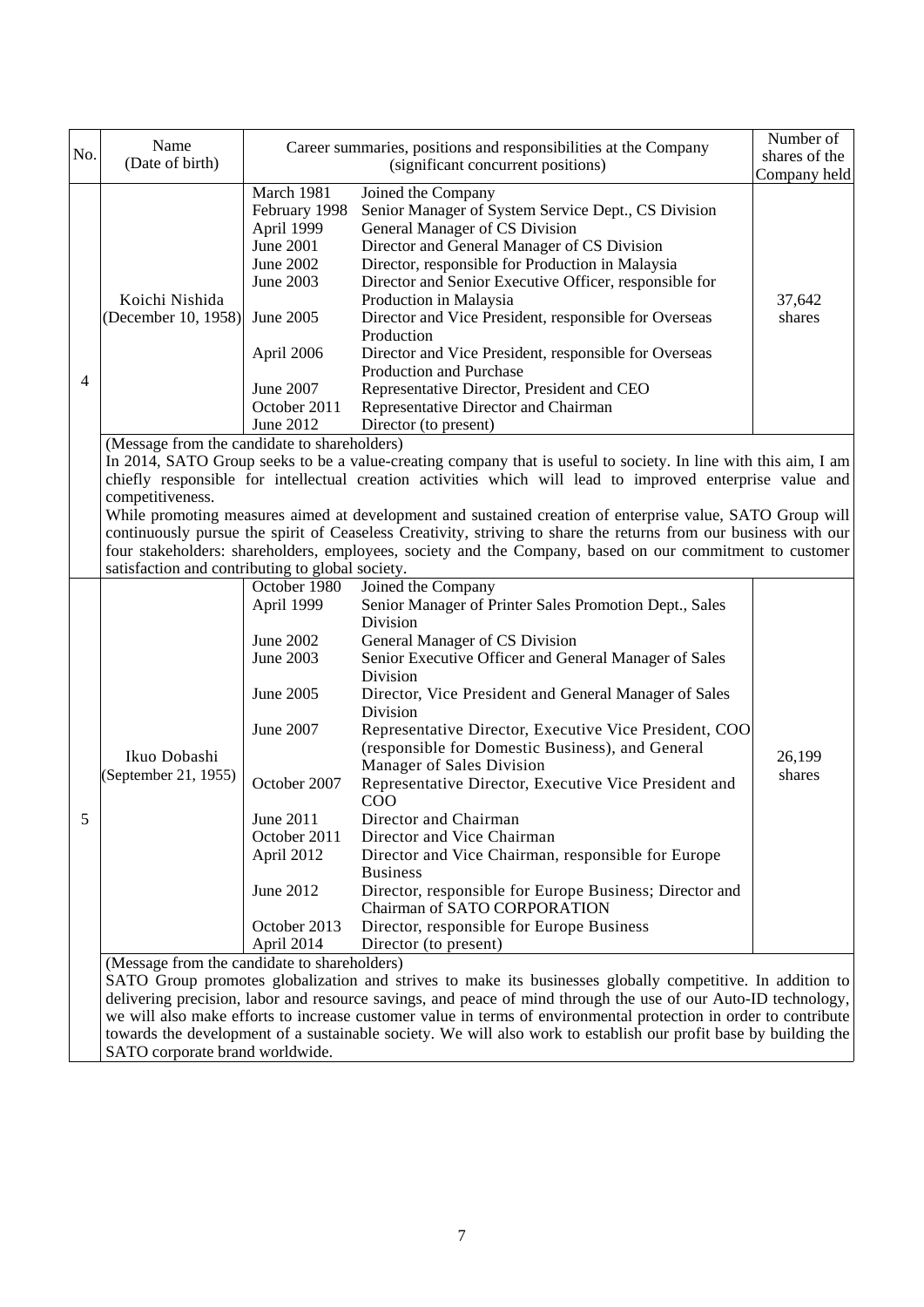| No. | Name<br>(Date of birth)                                                                                            | Career summaries, positions and responsibilities at the Company<br>(significant concurrent positions) |                                                                                                              | Number of<br>shares of the |
|-----|--------------------------------------------------------------------------------------------------------------------|-------------------------------------------------------------------------------------------------------|--------------------------------------------------------------------------------------------------------------|----------------------------|
|     |                                                                                                                    |                                                                                                       | Company held                                                                                                 |                            |
|     |                                                                                                                    | August 2000                                                                                           | Joined the Company                                                                                           |                            |
|     |                                                                                                                    |                                                                                                       | Senior Manager of Secretary's Office                                                                         |                            |
|     |                                                                                                                    | April 2001                                                                                            | Senior Manager of Human Resources Dept.,                                                                     |                            |
|     |                                                                                                                    |                                                                                                       | <b>Administration Division</b>                                                                               |                            |
|     |                                                                                                                    | May 2003                                                                                              | Senior Manager of Planning Dept., Corporate Planning and                                                     |                            |
|     |                                                                                                                    |                                                                                                       | <b>Administration Division</b>                                                                               |                            |
|     |                                                                                                                    | June 2003                                                                                             | Executive Officer and Senior Manager of Planning Dept.,                                                      |                            |
|     |                                                                                                                    |                                                                                                       | Corporate Planning and Administration Division                                                               |                            |
|     | Tatsuo Narumi                                                                                                      | October 2005                                                                                          | Executive Officer, General Manager of Corporate Planning                                                     | 22,095                     |
|     | (February 24, 1952)                                                                                                |                                                                                                       | and Administration Division and Senior Manager of                                                            | shares                     |
|     |                                                                                                                    |                                                                                                       | Planning Dept.                                                                                               |                            |
|     |                                                                                                                    | January 2006                                                                                          | Senior Executive Officer and General Manager of                                                              |                            |
| 6   |                                                                                                                    |                                                                                                       | Corporate Planning and Administration Division                                                               |                            |
|     |                                                                                                                    | <b>July 2007</b>                                                                                      | Vice President and General Manager of Corporate Planning                                                     |                            |
|     |                                                                                                                    |                                                                                                       | and Administration Division                                                                                  |                            |
|     |                                                                                                                    | <b>June 2008</b>                                                                                      | Director, Vice President and General Manager of Corporate                                                    |                            |
|     |                                                                                                                    |                                                                                                       | Planning and Administration Division                                                                         |                            |
|     |                                                                                                                    | <b>July 2009</b>                                                                                      | Director (to present)                                                                                        |                            |
|     | (Message from the candidate to shareholders)                                                                       |                                                                                                       |                                                                                                              |                            |
|     | As a Director not serving concurrently as Executive Officer, my role is to understand the business operations      |                                                                                                       |                                                                                                              |                            |
|     | accurately and to support and supervise the executive offices in cooperation with the External Directors. I strive |                                                                                                       |                                                                                                              |                            |
|     |                                                                                                                    |                                                                                                       | to improve and enhance the corporate structure of SATO Group, centered on the theme of achieving the         |                            |
|     |                                                                                                                    |                                                                                                       | management targets of globalization and maximization of customer value on-site. I will endeavor to make SATO |                            |
|     |                                                                                                                    |                                                                                                       | Group a company trusted by customers and business partners, an entity more attractive to shareholders, and a |                            |

place worth working at for employees.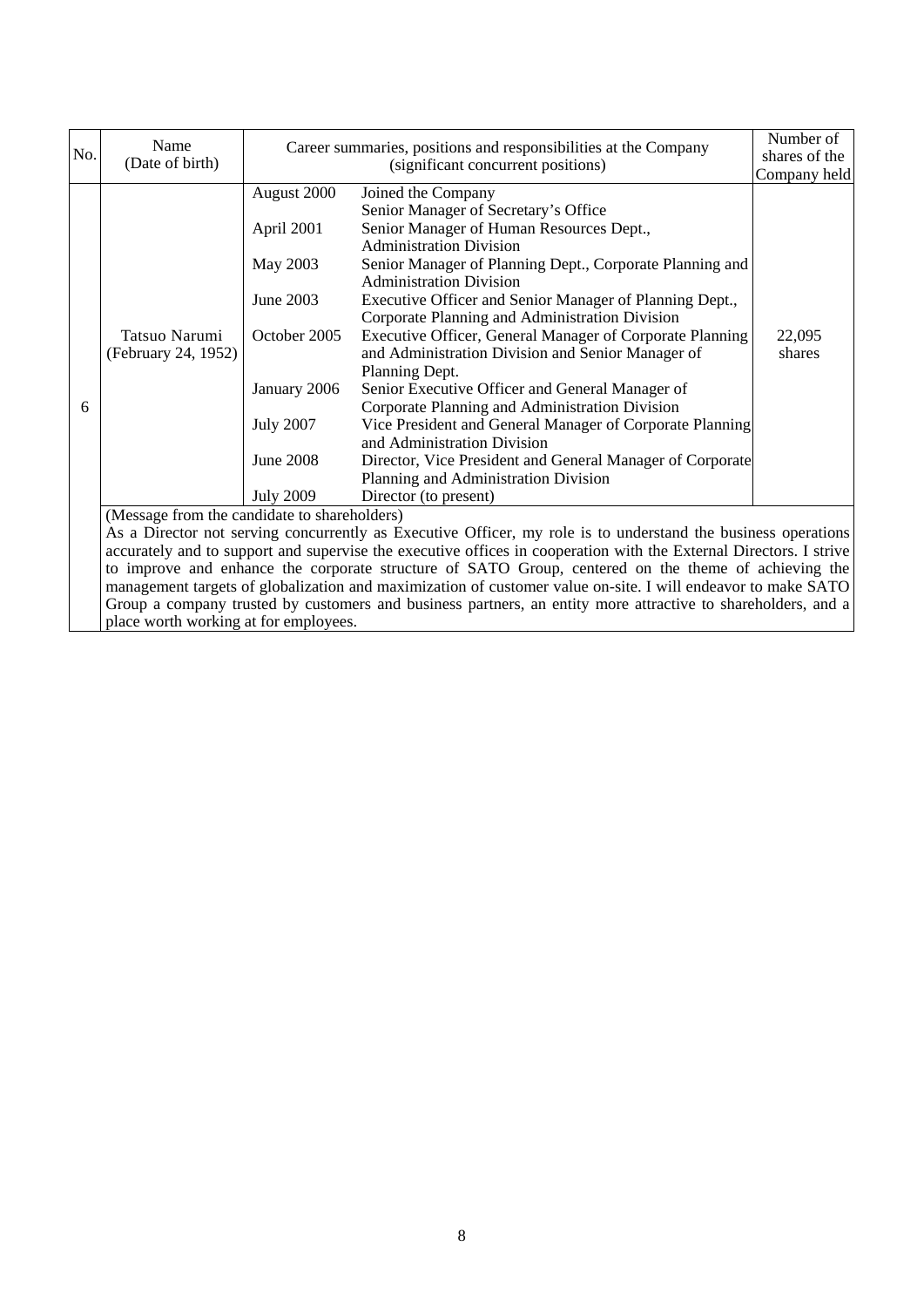| No. | Name<br>(Date of birth)                  | Career summaries, positions and responsibilities at the Company<br>(significant concurrent positions)                                                                                     |                                                                                                                                                                                                                                                                                                                                                                                                                                                                                                                                                                                                                                                                                                                                                                                                                                                | Number of<br>shares of the<br>Company held |
|-----|------------------------------------------|-------------------------------------------------------------------------------------------------------------------------------------------------------------------------------------------|------------------------------------------------------------------------------------------------------------------------------------------------------------------------------------------------------------------------------------------------------------------------------------------------------------------------------------------------------------------------------------------------------------------------------------------------------------------------------------------------------------------------------------------------------------------------------------------------------------------------------------------------------------------------------------------------------------------------------------------------------------------------------------------------------------------------------------------------|--------------------------------------------|
| 7   | Ken Suzuki<br>(June 11, 1948)            | February 1974<br><b>May 1980</b><br>April 1983<br>October 1987<br><b>June 1988</b><br>April 1990<br>April 1994<br>June 2002<br><b>July 2005</b><br>October 2008<br>April 2009<br>May 2013 | Joined Suzuhiko Co., Ltd. (VITAL-NET, Inc. at present)<br>Director of Suzuhiko Co., Ltd.<br>Managing Director of SUN-S Inc. (VITAL-NET, Inc. at<br>present)<br>Senior Managing Director of SUN-S Inc.<br>Representative Senior Managing Director of SUN-S Inc.<br>Representative Director and Vice President of SUN-S Inc.<br>Representative Director and President of SUN-S Inc.<br>Director of the Company (to present)<br>Representative Director, President and CEO of<br>VITAL-NET Inc. (to present)<br>September 2006 External Director of HOKUYAKU TAKEYAMA Holdings,<br>Inc. (to present)<br>External Director of Forest Holdings Inc. (to present)<br>Representative Director and President of VITAL KSK<br>HOLDINGS, INC. (to present)<br>Chairman of The Federation of Japan Pharmaceutical<br>Wholesalers Association (to present) | 4,716<br>shares                            |
|     | (Reasons for recommendation as Director) |                                                                                                                                                                                           | We expect that Mr. Ken Suzuki will guide the management of the Company based on his abundant experience                                                                                                                                                                                                                                                                                                                                                                                                                                                                                                                                                                                                                                                                                                                                        |                                            |
|     |                                          | and considerable expertise as a corporate executive, and thus request his appointment as External Director.                                                                               |                                                                                                                                                                                                                                                                                                                                                                                                                                                                                                                                                                                                                                                                                                                                                                                                                                                |                                            |
|     |                                          | (Message from the candidate to shareholders)                                                                                                                                              |                                                                                                                                                                                                                                                                                                                                                                                                                                                                                                                                                                                                                                                                                                                                                                                                                                                |                                            |
|     |                                          | SATO Group undertakes its business activities in the spirit of Ceaseless Creativity, following closely its                                                                                |                                                                                                                                                                                                                                                                                                                                                                                                                                                                                                                                                                                                                                                                                                                                                                                                                                                |                                            |
|     |                                          | management philosophies to "create new value for our customers" and "contribute towards a better and more                                                                                 |                                                                                                                                                                                                                                                                                                                                                                                                                                                                                                                                                                                                                                                                                                                                                                                                                                                |                                            |
|     |                                          |                                                                                                                                                                                           | sustainable world." I will make use of my years of experience and insights as a corporate executive to reinforce                                                                                                                                                                                                                                                                                                                                                                                                                                                                                                                                                                                                                                                                                                                               |                                            |
|     |                                          |                                                                                                                                                                                           | effective corporate governance as an External Director, so that SATO Group's global business activities can grow<br>stably and its enterprise value can improve to benefit the society, its employees and shareholders.                                                                                                                                                                                                                                                                                                                                                                                                                                                                                                                                                                                                                        |                                            |
|     |                                          |                                                                                                                                                                                           |                                                                                                                                                                                                                                                                                                                                                                                                                                                                                                                                                                                                                                                                                                                                                                                                                                                |                                            |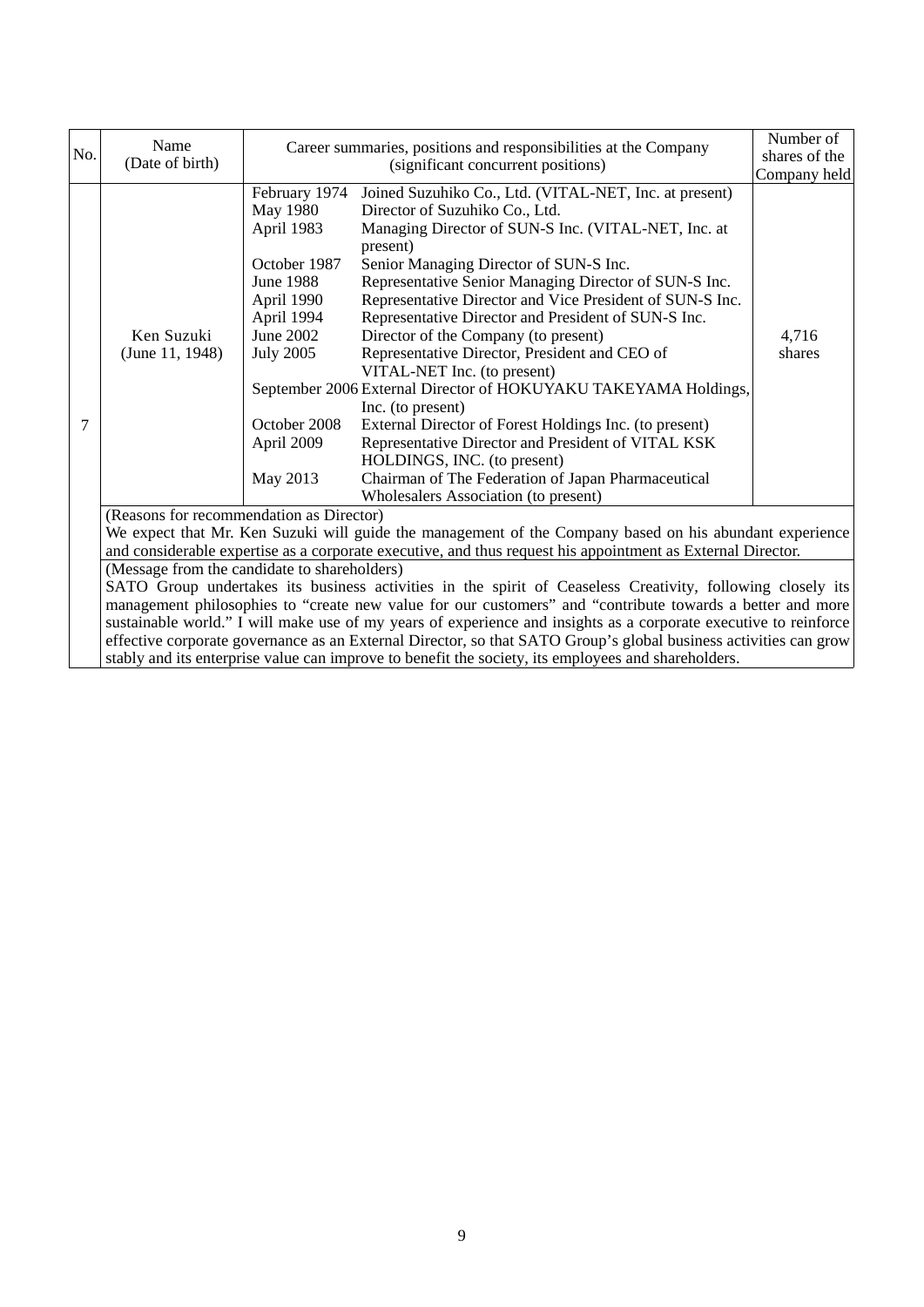| No. | Name                                                                                                                                                                                                                         | Career summaries, positions and responsibilities at the Company |                                                                                                                                                                                                                      | Number of<br>shares of the |  |  |  |
|-----|------------------------------------------------------------------------------------------------------------------------------------------------------------------------------------------------------------------------------|-----------------------------------------------------------------|----------------------------------------------------------------------------------------------------------------------------------------------------------------------------------------------------------------------|----------------------------|--|--|--|
|     | (Date of birth)                                                                                                                                                                                                              | (significant concurrent positions)                              |                                                                                                                                                                                                                      | Company held               |  |  |  |
|     |                                                                                                                                                                                                                              | April 1980                                                      | Full-time Lecturer at 1st Faculty of Liberal Arts of Hosei<br>University                                                                                                                                             |                            |  |  |  |
|     |                                                                                                                                                                                                                              | April 1983                                                      | Assistant Professor at 1st Faculty of Liberal Arts of Hosei<br>University                                                                                                                                            |                            |  |  |  |
|     |                                                                                                                                                                                                                              | April 1986<br>April 1991                                        | Exchange research worker at Beijing University<br>Professor at 1st Faculty of Liberal Arts of Hosei University                                                                                                       |                            |  |  |  |
|     |                                                                                                                                                                                                                              | April 1993                                                      | Overseas research worker of the University of Oxford                                                                                                                                                                 |                            |  |  |  |
|     | Yuko Tanaka<br>(January 30, 1952)                                                                                                                                                                                            | April 2003                                                      | Professor at the Department of Media and Communication                                                                                                                                                               |                            |  |  |  |
|     |                                                                                                                                                                                                                              |                                                                 | Studies, Faculty of Social Sciences, Hosei University (to<br>present)                                                                                                                                                | 2,730<br>shares            |  |  |  |
|     |                                                                                                                                                                                                                              | <b>June 2004</b>                                                | Director of the Company (to present)                                                                                                                                                                                 |                            |  |  |  |
|     |                                                                                                                                                                                                                              | April 2007                                                      | Professor at International Japan-Studies Institute (graduate                                                                                                                                                         |                            |  |  |  |
|     |                                                                                                                                                                                                                              |                                                                 | school), Hosei University (to present)                                                                                                                                                                               |                            |  |  |  |
|     |                                                                                                                                                                                                                              | April 2010                                                      | President of International Japan-Studies Institute (graduate                                                                                                                                                         |                            |  |  |  |
| 8   |                                                                                                                                                                                                                              |                                                                 | school), Hosei University                                                                                                                                                                                            |                            |  |  |  |
|     |                                                                                                                                                                                                                              | April 2012                                                      | Dean, Faculty of Social Sciences, Hosei University                                                                                                                                                                   |                            |  |  |  |
|     |                                                                                                                                                                                                                              | April 2014                                                      | President of Hosei University (to present)                                                                                                                                                                           |                            |  |  |  |
|     | (Reasons for recommendation as Director)                                                                                                                                                                                     |                                                                 |                                                                                                                                                                                                                      |                            |  |  |  |
|     |                                                                                                                                                                                                                              |                                                                 | Although Ms. Yuko Tanaka has not been directly engaged in corporate management as a business executive, we                                                                                                           |                            |  |  |  |
|     |                                                                                                                                                                                                                              |                                                                 | expect that she will guide the management of the Company based on her considerable expertise as a university                                                                                                         |                            |  |  |  |
|     | dean and professor, and thus request her appointment as External Director.                                                                                                                                                   |                                                                 |                                                                                                                                                                                                                      |                            |  |  |  |
|     | (Message from the candidate to shareholders)                                                                                                                                                                                 |                                                                 |                                                                                                                                                                                                                      |                            |  |  |  |
|     |                                                                                                                                                                                                                              |                                                                 | The responsibility of an External Director is to supervise the propriety of management and to increase                                                                                                               |                            |  |  |  |
|     | enterprise value. The introduction of diversity is an indispensable part of a company's globalization. As a<br>symbol of such diversity, I am working together with the Company to introduce more female executive officers. |                                                                 |                                                                                                                                                                                                                      |                            |  |  |  |
|     |                                                                                                                                                                                                                              |                                                                 | Clear evaluation criteria and a high level of transparency are required in order for diversity to truly improve                                                                                                      |                            |  |  |  |
|     |                                                                                                                                                                                                                              |                                                                 |                                                                                                                                                                                                                      |                            |  |  |  |
|     | work force effectiveness. With these in mind, I will strive to maintain a healthy and sound organization from<br>the viewpoint of global standards.                                                                          |                                                                 |                                                                                                                                                                                                                      |                            |  |  |  |
|     |                                                                                                                                                                                                                              | March 1991                                                      | Graduated from the Legal Training and Research Institute                                                                                                                                                             |                            |  |  |  |
|     |                                                                                                                                                                                                                              | April 1991                                                      | Registered as an attorney (Tokyo Bar Association)                                                                                                                                                                    |                            |  |  |  |
|     |                                                                                                                                                                                                                              |                                                                 |                                                                                                                                                                                                                      |                            |  |  |  |
|     |                                                                                                                                                                                                                              |                                                                 |                                                                                                                                                                                                                      |                            |  |  |  |
|     |                                                                                                                                                                                                                              | April 1995                                                      | Attorney at Law, Partner of Noda, Aibara & Ishiguro Law                                                                                                                                                              |                            |  |  |  |
|     |                                                                                                                                                                                                                              |                                                                 | Office (Noda Memorial Law Office at present) (to present)                                                                                                                                                            |                            |  |  |  |
|     | Kiyoko Ishiguro                                                                                                                                                                                                              | April 2000                                                      | Head of the Investigation Department of Tokyo Bar<br>Association                                                                                                                                                     | 3,649                      |  |  |  |
|     | (February 21, 1960)                                                                                                                                                                                                          | April 2006                                                      | Chairperson of the Public Relations Committee of Tokyo                                                                                                                                                               | shares                     |  |  |  |
|     |                                                                                                                                                                                                                              |                                                                 | <b>Bar Association</b>                                                                                                                                                                                               |                            |  |  |  |
|     |                                                                                                                                                                                                                              | April 2010                                                      | Instructor of Civil Defense at the Legal Training and<br><b>Research Institute</b>                                                                                                                                   |                            |  |  |  |
|     |                                                                                                                                                                                                                              | June 2010                                                       | Director of the Company (to present)                                                                                                                                                                                 |                            |  |  |  |
| 9   | (Reasons for recommendation as Director)                                                                                                                                                                                     |                                                                 |                                                                                                                                                                                                                      |                            |  |  |  |
|     |                                                                                                                                                                                                                              |                                                                 | Although Ms. Kiyoko Ishiguro has not been directly engaged in corporate management as a business executive,                                                                                                          |                            |  |  |  |
|     |                                                                                                                                                                                                                              |                                                                 | we expect that she will guide the management of the Company based on her professional knowledge and                                                                                                                  |                            |  |  |  |
|     |                                                                                                                                                                                                                              |                                                                 | experience as an attorney, and thus request her appointment as External Director.                                                                                                                                    |                            |  |  |  |
|     | (Message from the candidate to shareholders)                                                                                                                                                                                 |                                                                 |                                                                                                                                                                                                                      |                            |  |  |  |
|     |                                                                                                                                                                                                                              |                                                                 | The athletes who competed in the Olympics taught us how important day-to-day efforts are when taking on a                                                                                                            |                            |  |  |  |
|     |                                                                                                                                                                                                                              |                                                                 | challenge in earnest. They also showed us the harsh reality of how difficult it is to exhibit your true abilities and                                                                                                |                            |  |  |  |
|     |                                                                                                                                                                                                                              |                                                                 | get good results in an actual event, regardless of the extraordinary efforts you have put in. It is the same in                                                                                                      |                            |  |  |  |
|     |                                                                                                                                                                                                                              |                                                                 | business transactions; however, management executives are expected to produce results no matter what happens.                                                                                                        |                            |  |  |  |
|     |                                                                                                                                                                                                                              |                                                                 | At work, too, I will not be content just with the process of giving it a good shot, but will focus on results while<br>giving credit to efforts made, which I hope to link to the creation of vitality for tomorrow. |                            |  |  |  |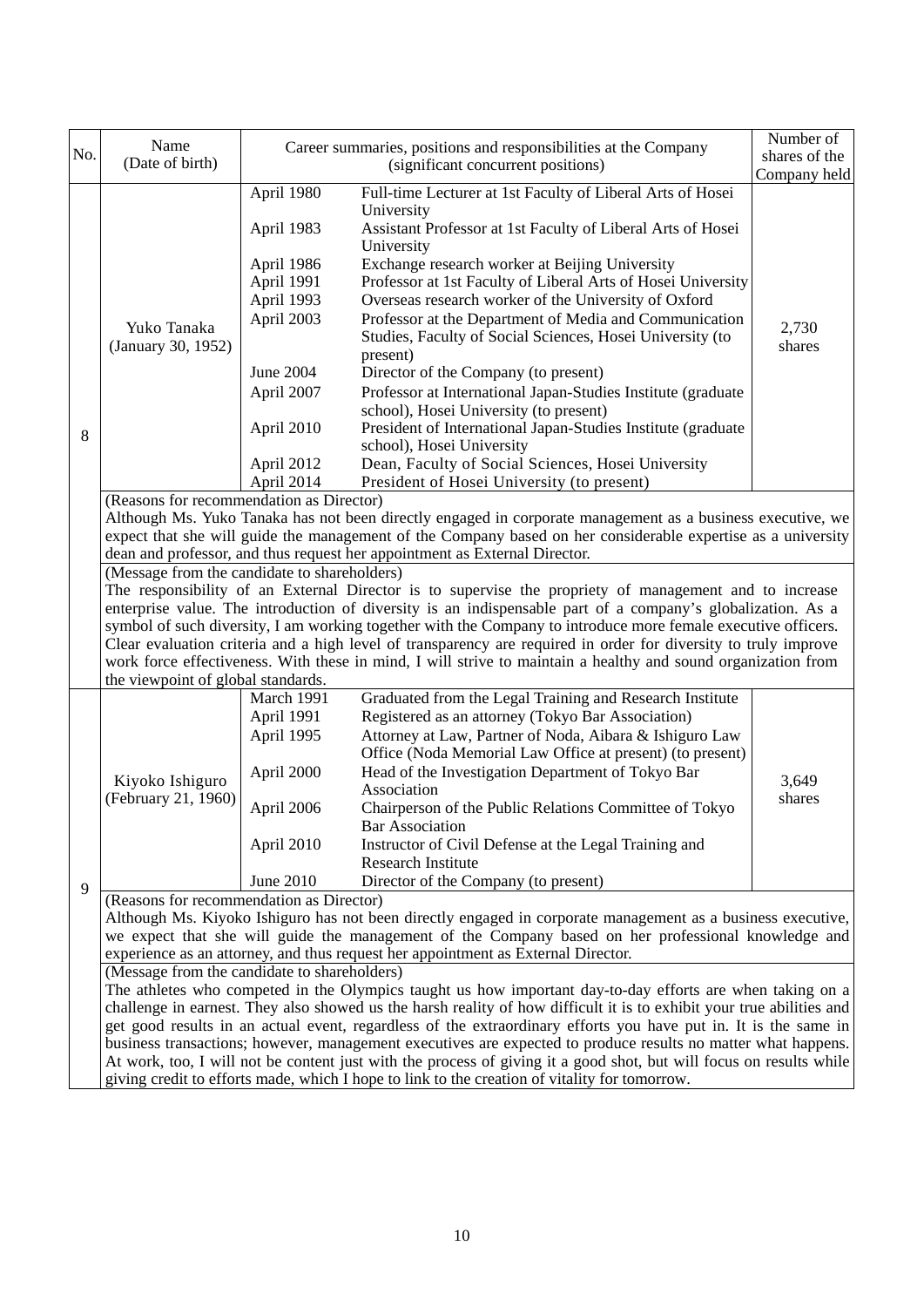| No.   | Name<br>(Date of birth)                                                                                                                                                                                                        | Career summaries, positions and responsibilities at the Company<br>(significant concurrent positions) |                                                                                                                                                                       | Number of<br>shares of the<br>Company held |  |  |
|-------|--------------------------------------------------------------------------------------------------------------------------------------------------------------------------------------------------------------------------------|-------------------------------------------------------------------------------------------------------|-----------------------------------------------------------------------------------------------------------------------------------------------------------------------|--------------------------------------------|--|--|
|       |                                                                                                                                                                                                                                | <b>July 1979</b><br>January 1984<br><b>June 1988</b>                                                  | Joined McKinsey & Company<br>Partner of McKinsey & Company<br>Director, responsible for Product Development,<br>UCC UESHIMA COFFEE CO., LTD.                          |                                            |  |  |
|       | Ryoji Ito                                                                                                                                                                                                                      | <b>May 2000</b>                                                                                       | September 1990 Representative Director of Schroder Ventures K.K.<br>Project Professor at the Graduate School of Media and<br>Governance, Keio University (to present) | 200                                        |  |  |
|       | (January 14, 1952)                                                                                                                                                                                                             | January 2001<br>April 2006                                                                            | President of Bain & Company Japan, Inc.<br>Representative Director of PLANET PLAN. CO., LTD. (to<br>present)                                                          | shares                                     |  |  |
|       |                                                                                                                                                                                                                                | <b>June 2008</b>                                                                                      | External Director of the Company                                                                                                                                      |                                            |  |  |
| $*10$ |                                                                                                                                                                                                                                | May 2012                                                                                              | External Director of RENOWN INCORPORATED (to<br>present)                                                                                                              |                                            |  |  |
|       |                                                                                                                                                                                                                                | January 2013                                                                                          | Representative Director of El Sol Business Advisor<br>Corporation                                                                                                     |                                            |  |  |
|       | (Reasons for recommendation as Director)                                                                                                                                                                                       |                                                                                                       | We expect that Mr. Ryoji Ito will guide the management of the Company based on his abundant experience and                                                            |                                            |  |  |
|       |                                                                                                                                                                                                                                |                                                                                                       |                                                                                                                                                                       |                                            |  |  |
|       | extensive knowledge as a corporate executive and graduate school professor, and thus request his appointment as<br><b>External Director.</b>                                                                                   |                                                                                                       |                                                                                                                                                                       |                                            |  |  |
|       | (Message from the candidate to shareholders)                                                                                                                                                                                   |                                                                                                       |                                                                                                                                                                       |                                            |  |  |
|       | Under the economic environment of Japan's maturing society, establishing a solid competitive advantage in                                                                                                                      |                                                                                                       |                                                                                                                                                                       |                                            |  |  |
|       |                                                                                                                                                                                                                                |                                                                                                       | global markets is a key challenge in order for Japanese companies to achieve further sustained growth.                                                                |                                            |  |  |
|       | To do that, it is indispensable to draw up appropriate strategies and to foster the human resources who will put                                                                                                               |                                                                                                       |                                                                                                                                                                       |                                            |  |  |
|       | them into action. In my work as a Director, I will use the experience I have gained thus far to find solutions for<br>such challenges facing SATO Group to ultimately contribute towards the enhancement of shareholder value. |                                                                                                       |                                                                                                                                                                       |                                            |  |  |
|       |                                                                                                                                                                                                                                | April 1987                                                                                            | Professor at Graduate School of Business Administration,                                                                                                              |                                            |  |  |
|       |                                                                                                                                                                                                                                |                                                                                                       | Keio University                                                                                                                                                       |                                            |  |  |
|       |                                                                                                                                                                                                                                | <b>June 1998</b>                                                                                      | External Corporate Auditor of Ishii Food Corporation                                                                                                                  |                                            |  |  |
|       |                                                                                                                                                                                                                                | June 2002                                                                                             | External Director of Eisai Co., Ltd.                                                                                                                                  |                                            |  |  |
|       |                                                                                                                                                                                                                                | March 2006<br>May 2006                                                                                | External Director of Lion Corporation (to present)<br>External Director of BELLSYSTEM24, Inc.                                                                         |                                            |  |  |
|       |                                                                                                                                                                                                                                | April 2007                                                                                            | Professor Emeritus of Keio University (to present)                                                                                                                    |                                            |  |  |
|       | Mitsuaki                                                                                                                                                                                                                       | April 2007                                                                                            | Professor at Hosei Business School of Innovation                                                                                                                      |                                            |  |  |
|       | Shimaguchi                                                                                                                                                                                                                     |                                                                                                       | Management, Hosei University                                                                                                                                          |                                            |  |  |
|       | (March 31, 1942)                                                                                                                                                                                                               |                                                                                                       | September 2007 President of Japan Marketing Association (to present)                                                                                                  |                                            |  |  |
| $*11$ |                                                                                                                                                                                                                                | February 2009                                                                                         | External Corporate Auditor of Suntory Holdings Limited                                                                                                                |                                            |  |  |
|       |                                                                                                                                                                                                                                |                                                                                                       | (to present)                                                                                                                                                          |                                            |  |  |
|       |                                                                                                                                                                                                                                | April 2012                                                                                            | Professor at Graduate School of Business Innovation,                                                                                                                  |                                            |  |  |
|       |                                                                                                                                                                                                                                | April 2012                                                                                            | Kaetsu University (to present)<br>Professor at Graduate School of Business Innovation,                                                                                |                                            |  |  |
|       |                                                                                                                                                                                                                                |                                                                                                       | Kaetsu University (to present)                                                                                                                                        |                                            |  |  |
|       | (Reasons for recommendation as Director)                                                                                                                                                                                       |                                                                                                       |                                                                                                                                                                       |                                            |  |  |
|       |                                                                                                                                                                                                                                |                                                                                                       | Although Mr. Mitsuaki Shimaguchi has not been directly engaged in corporate management as a business                                                                  |                                            |  |  |
|       | executive, we expect that he will guide the management of the Company based on his abundant experience and                                                                                                                     |                                                                                                       |                                                                                                                                                                       |                                            |  |  |
|       |                                                                                                                                                                                                                                |                                                                                                       | extensive knowledge of the marketing fields, and his high-level insight as university professor, and thus request                                                     |                                            |  |  |
|       | his appointment as External Director.                                                                                                                                                                                          |                                                                                                       |                                                                                                                                                                       |                                            |  |  |

Notes:

- 1. No material conflicts of interest exist between the Company and any of the above candidates for Directors.
- 2. Mr. Ken Suzuki, Ms. Yuko Tanaka, Ms. Kiyoko Ishiguro, Mr. Ryoji Ito and Mr. Mitsuaki Shimaguchi are candidates to become External Directors. The Company has appointed them as independent officers under the provisions of the Tokyo Stock Exchange and has filed a notification to that effect with the Exchange.
- 3. Number of years as External Director of the Company since assumption of office (as of the conclusion of this General Meeting)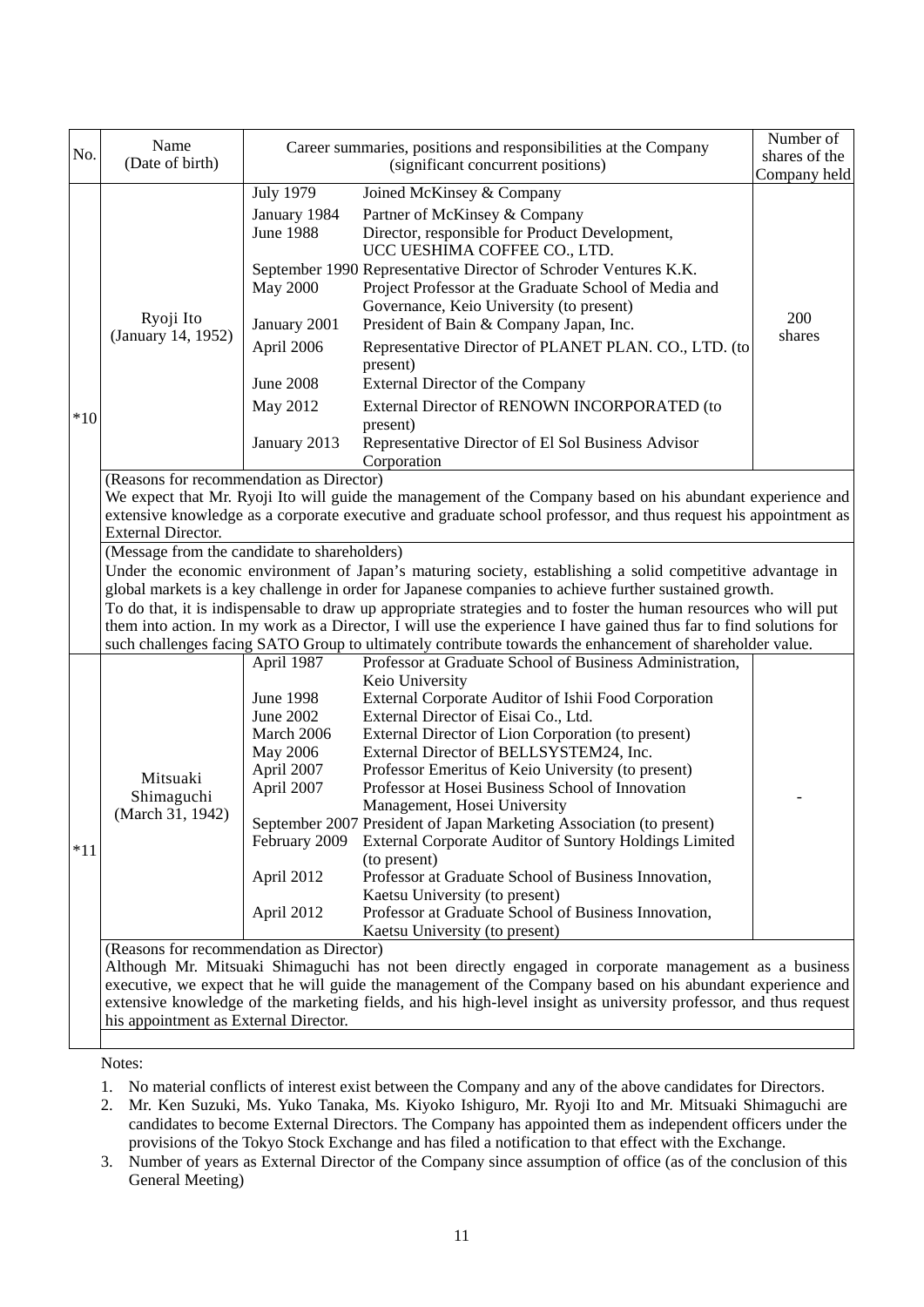| Mr. Ken Suzuki      | 12 years |
|---------------------|----------|
| Ms. Yuko Tanaka     | 10 years |
| Ms. Kiyoko Ishiguro | 4 years  |
|                     |          |

4. The asterisk (\*) indicates new candidates.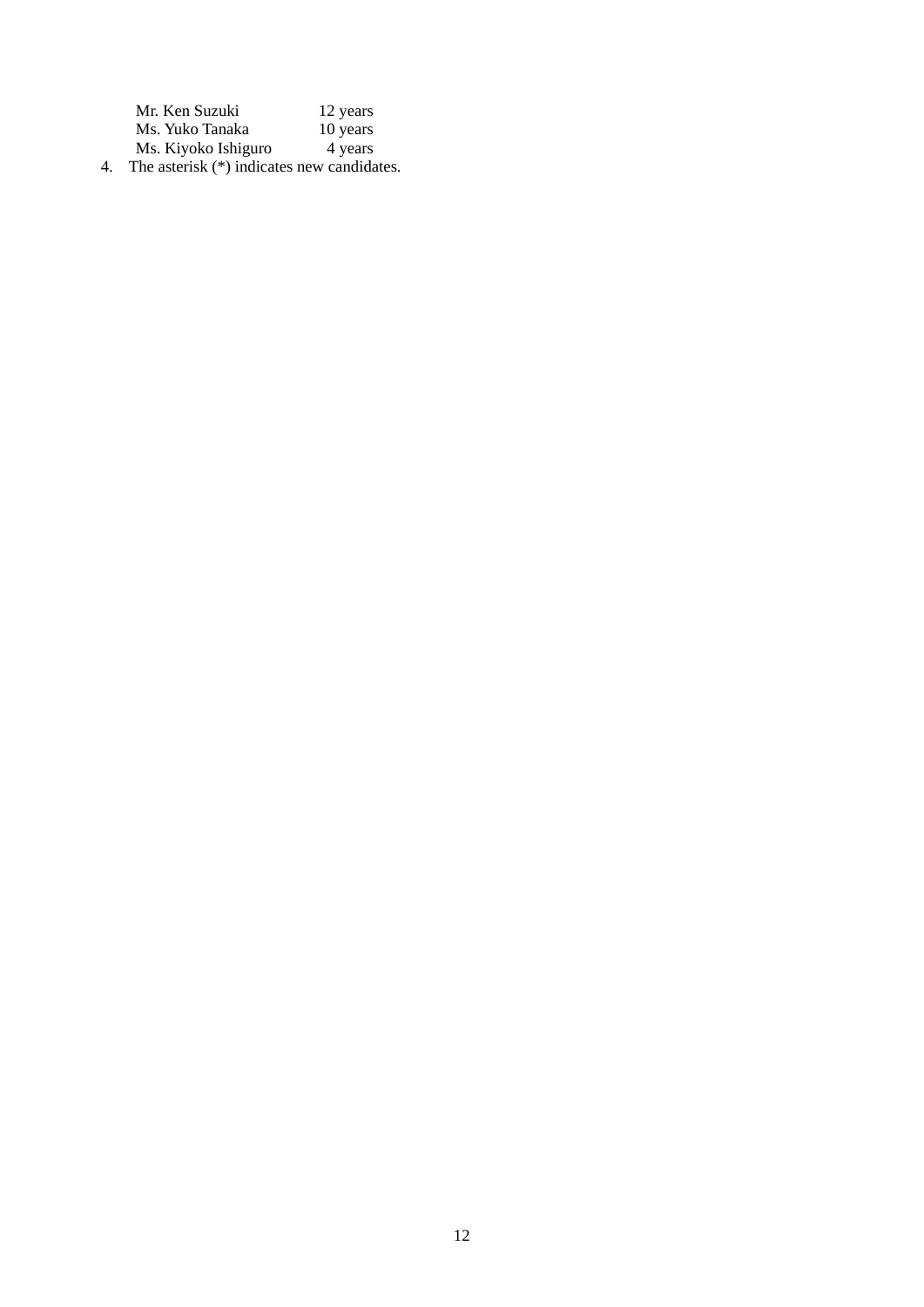## **Proposal No. 3:** Election of One Auditor

In order to reinforce the auditing function, the election of one Auditor is proposed. The Board of Auditors has given its approval in advance. The candidate is as follows:

| Name<br>(Date of birth)                |                                                                                                                          | Career summaries and positions at the Company<br>(significant concurrent positions)                                                                                                                                                                                                                                                                                                                                                                                                                                                               | Number of<br>shares of the<br>Company held |
|----------------------------------------|--------------------------------------------------------------------------------------------------------------------------|---------------------------------------------------------------------------------------------------------------------------------------------------------------------------------------------------------------------------------------------------------------------------------------------------------------------------------------------------------------------------------------------------------------------------------------------------------------------------------------------------------------------------------------------------|--------------------------------------------|
| Nobuhiro Yokoi<br>(September 14, 1954) | November 1996<br>April 1999<br>June 2000<br><b>July 2001</b><br>June 2002<br>June 2003<br>April 2004<br><b>July 2010</b> | Joined the Company<br>Senior Manager of Planning Dept., Operation Planning<br><b>Division</b><br>Senior Manager of Administration Dept., Domestic<br><b>Sales Division</b><br>Senior Manager of Operational Reform Promotion<br>Dept.<br>Director; General Manager of Logistics Division and<br>Senior Manager of Planning Management Dept.<br>Director and Vice President; General Manager of<br>Logistics Division and Senior Manager of Planning<br>Promotion Dept.<br>Director and Vice President; Head of CSR Office<br>Advisor (to present) | 123,602<br>shares                          |